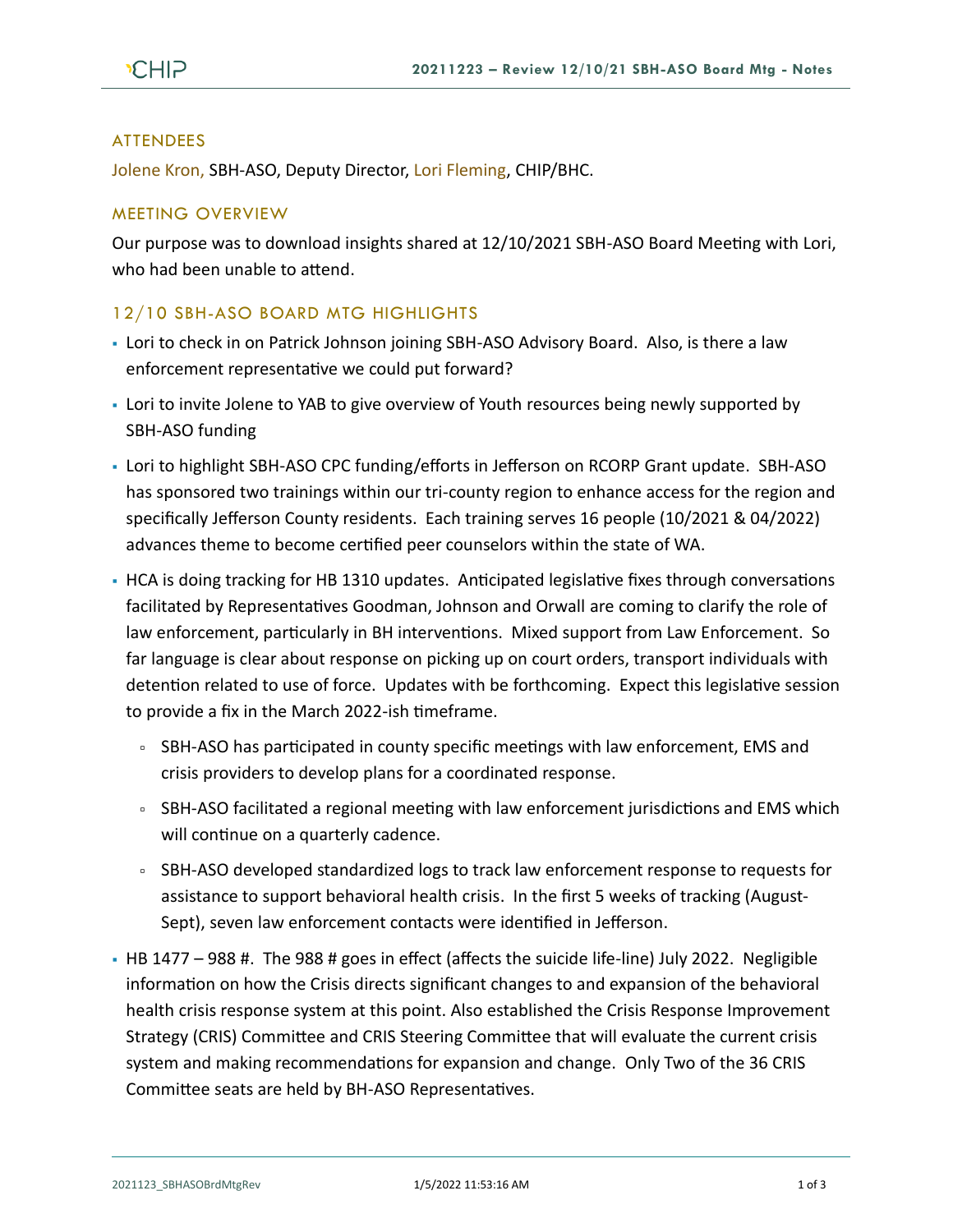## **CHIP**

| Program                                                                                                                                                                                                                     | <b>Initiation Date</b>                                                                                                                      | <b>Funding</b>                                                                                                                                                                                             | Of Note                                                                                                                                                                                                                                                                                                                                                                                                                                                                                                                                                                            |
|-----------------------------------------------------------------------------------------------------------------------------------------------------------------------------------------------------------------------------|---------------------------------------------------------------------------------------------------------------------------------------------|------------------------------------------------------------------------------------------------------------------------------------------------------------------------------------------------------------|------------------------------------------------------------------------------------------------------------------------------------------------------------------------------------------------------------------------------------------------------------------------------------------------------------------------------------------------------------------------------------------------------------------------------------------------------------------------------------------------------------------------------------------------------------------------------------|
| <b>Mobile Crisis</b><br><b>Team Expansion</b><br>- Youth<br><b>Add CHILD-</b><br>focused Crisis<br>Providers to the<br>existing DBH<br><b>Mobile Crisis</b><br><b>Outreach team</b>                                         | SBH-ASO goal is<br>to have contract<br>completed by<br>May 1 <sup>st</sup> , with<br>functionality in<br>place by June or<br>July 1st, 2022 | Senate Bill 5092<br>allocated \$372k for<br>Clallam and Jefferson<br>to split.<br>HB 5073 treatment-<br>focused funds that<br>have been newly<br>added, and must be<br>awarded to BHA<br>certified agency. | Hours are determined by Jefferson's<br>need. (A review of how many children<br>would be served by Crisis Team Contact<br>had low numbers. Also, note that<br>Jefferson also has WYSE team working<br>with youth.)<br>Encounter and supplemental data will be<br>collected for this program<br>This resource will support the DBH Crisis<br>Team members, provide additional<br>consult, direct services, and ideally<br>outreach to schools.                                                                                                                                       |
| <b>Mobile Crisis</b><br>Team expansion<br>- Certified Peer<br>Counselor<br>Add $\sim$ .5 FTE<br><b>Certified Peer</b><br><b>Counselor (CPC)</b><br>to the existing<br><b>DBH Mobile</b><br><b>Crisis Outreach</b><br>team   | Funding will be<br>added to<br>contracts<br>effective<br>$1/1/2022$ .                                                                       | Enough \$\$ to support<br>~.5 FTE CPC resource<br>These are HB 5073<br>treatment-focused<br>funds that have been<br>newly added, and<br>must be awarded to<br>BHA certified agency.                        | CPC will be required to participate in<br>crisis-specific peer training being<br>developed by DBHR.<br>A CPC may not provide independent<br>initial crisis response independently. This<br>position may provide co-response with<br>another crisis staff and/or peer services<br>following up on a crisis event.<br>SBH-ASO did a CPC training in October<br>for 14 people, another training is<br>scheduled for 4/25/2022. Jefferson<br>candidates have completed the training<br>and are prioritized if they will be filling in<br>this program.                                 |
| Pilot - Peer<br>Pathfinder<br><b>Transition from</b><br>Incarceration<br>Add $\sim$ .5 FTE<br><b>Certified Peer</b><br><b>Counselor (CPC)</b><br>to the existing<br><b>DBH Jail</b><br><b>Transitions</b><br><b>Program</b> | Funding to be<br>added to<br>existing DBH Jail<br>Transitions<br>Program from<br>01/01/2022<br>through 2023                                 | Pilot program Funded<br>through 2023 - and<br>expect to extend<br>beyond that with<br><b>State Level ARPA</b><br>funding.                                                                                  | Jail Transition Program (transition and<br>engagement in services) Certified Peer<br>Counselor services will be available to<br>individuals who are exiting incarceration<br>and up to 120 days post release.<br>Jail Transition Certified Peer Counselor<br>would be connected to the individual<br>pre-release or at release to provide<br>continuity of care through the return to<br>community. The goal is to help<br>individuals back to independence - assist<br>with transitions back to community and<br>decrease recidivism - socially, grocery<br>not near dealer, etc. |